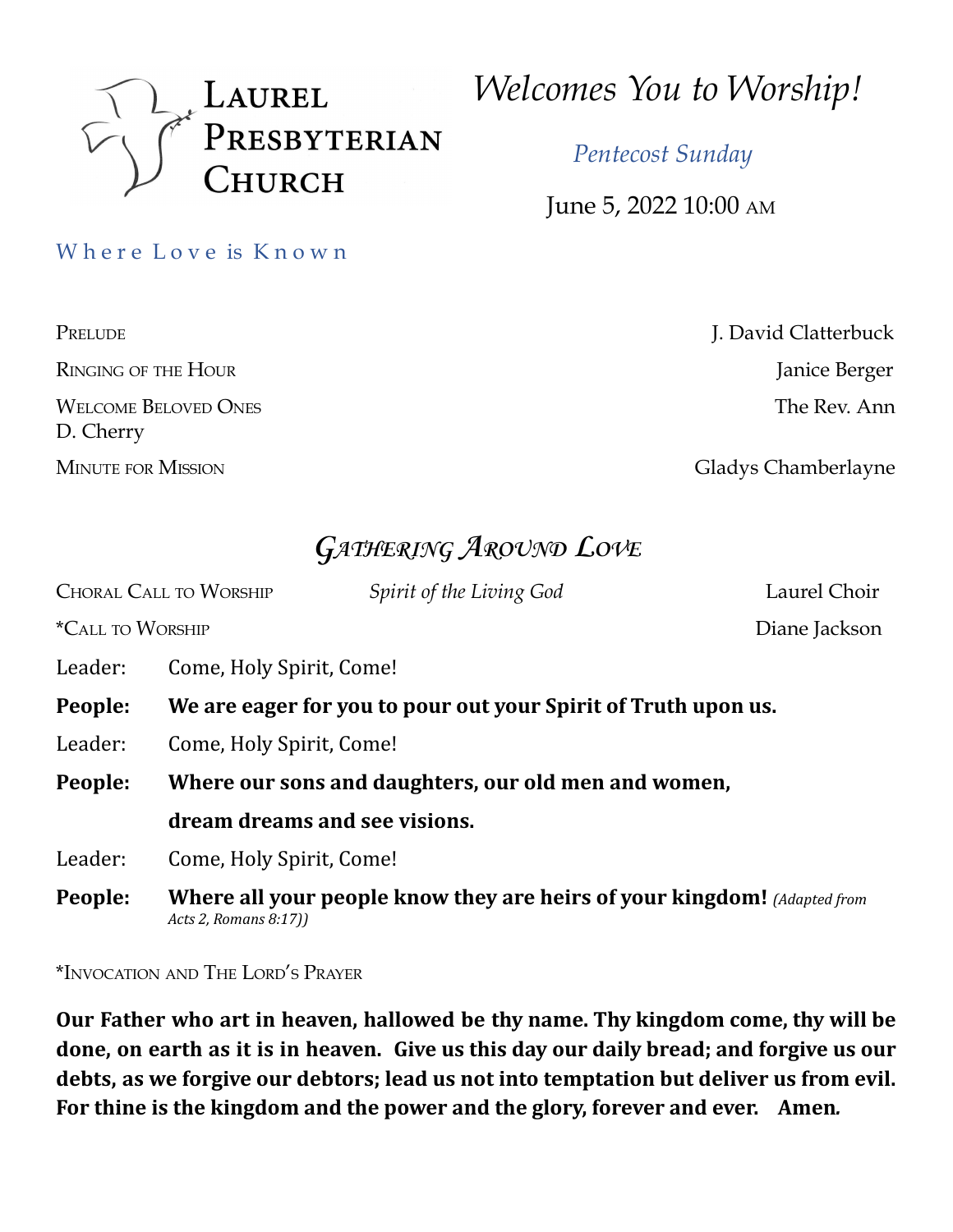\*GATHERING HYMN *Come, O Spirit, Dwell Among Us (vs. 1 & 2)* No. 280

### **RECEIVING LOVE**

CALL TO CONFESSION The Rev. Ann D. Cherry

PRAYER OF CONFESSION

**Beloved and Ever Present God, you pour out your Spirit upon us, and give us dreams and visions, and yet we often ignore them. We think you could not possibly ask us to be your church of movement and vitality at our age! We think you could not possibly ask us to pursue our own dreams at our age! We think that you could not possibly clothe us with power to heal, to uplift, to tend to your sheep at our age! Help us to let go of our fears that we are not enough or do not have enough to embody your dreams for us. Let your whispers and the holy nudgings penetrate the noise of our denials. Let your Spirit of Truth lead us to be the vibrant people you have called us** to be so that our very lives might testify to the flow of your love through all of life, for **we pray these things in the name of Jesus, who is, and was, and always will be, our Christ. Amen.**

SILENT PRAYER OF CONFESSION . . . Amen

FORGIVENESS OF SIN

Leader: Hear the good news:

We are created in the very image and likeness of God and because we are, we can always begin, again and again, to grow in deeper likeness. Beloved, believe this good news!

#### **People: In Jesus Christ, we are forgiven!**

\*OUR RESPONSE *Come, O Spirit, Dwell Among Us (vs. 3)* Hymn No. 280

\*PASSING OF THE PEACE

Leader: May the peace of Christ be with you.

**People: And also with you.**

### **PROCLAIMING LOVE**

PRAYER FOR ILLUMINATION

SCRIPTURE **Acts 2: 1-11a (The Message)** ANTHEM *Create In Me* Laurel Choir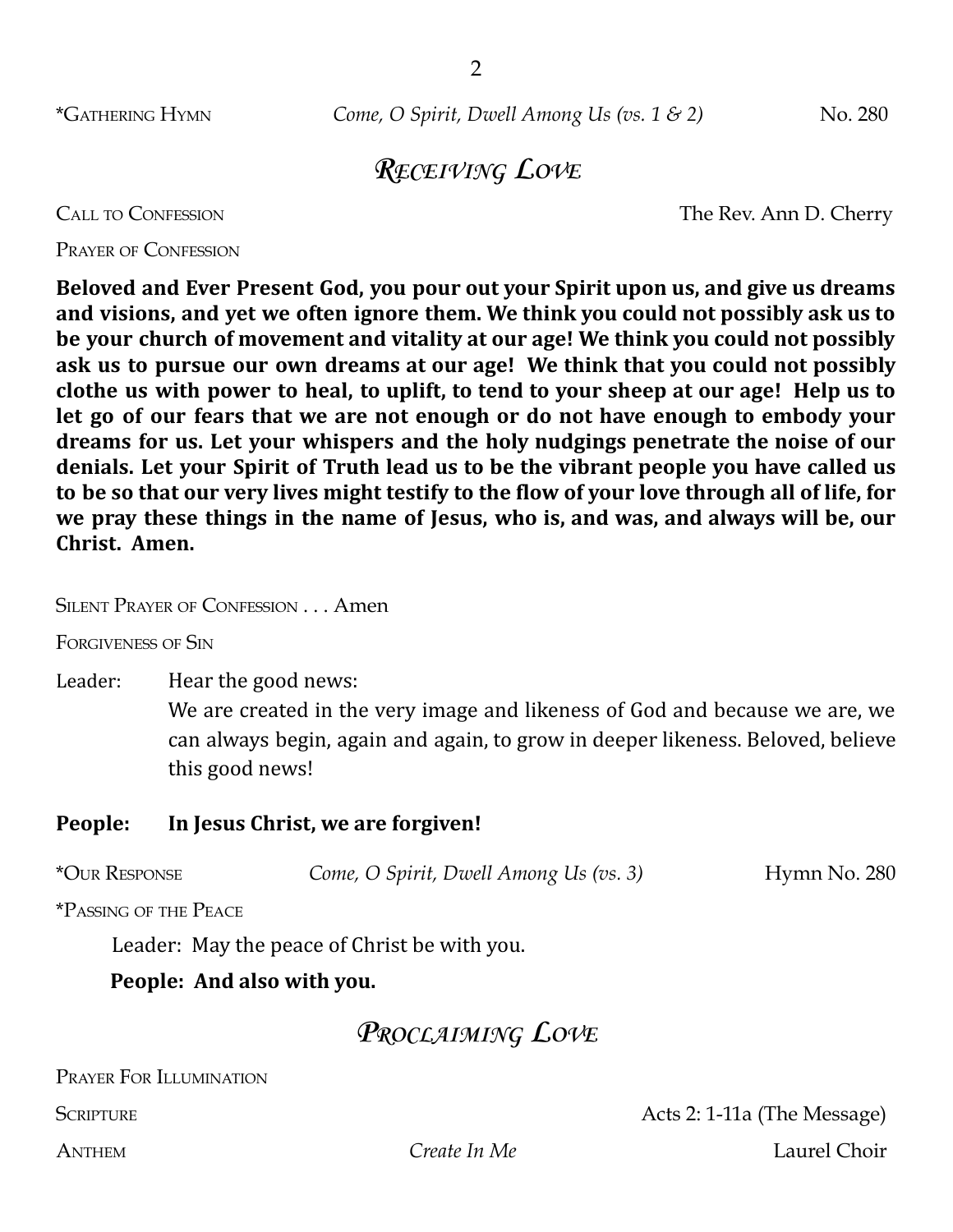SCRIPTURE Acts 2: 14-21 (NRSVue)

Leader: This is the Word of the Lord.

#### **People: Thanks be to God!**

SERMON "*Connected to the Dream Maker"* The Rev. Ann D. Cherry

## **RESPONDING IN LOVE**

| *HYMN                | Spirit, Spirit of Gentleness (vs. 1,2,3) | No. 291       |
|----------------------|------------------------------------------|---------------|
| *Profession of Faith | A Brief Statement of Faith 10.4          | Diane Jackson |

**We trust in God the Holy Spirit, everywhere the giver and renewer of life. The Spirit justifies us by grace through faith, sets us free to accept ourselves and to love God and neighbor, and binds us together with all believers in the one body of Christ, the Church. The same Spirit who inspired the prophets and apostles rules our faith and life in Christ through Scripture, engages us through the Word proclaimed, claims us in the waters of baptism, feeds us with the bread of life and the cup of salvation, and calls women and men to all ministries of the church. In a broken and fearful world, the Spirit gives us courage to pray without ceasing, to witness among all peoples to Christ as Lord and Savior, to unmask idolatries in Church and culture, to hear the voices of peoples long silenced, and to work with others for justice, freedom, and peace. In gratitude to God, empowered by the Spirit, we strive to serve Christ in our daily tasks and to live holy and joyful lives, even as we watch for God's new heaven and new earth, praying, "Come, Lord Jesus!"**

\*OUR RESPONSE *Spirit, Spirit of Gentleness (vs. 4)* Hymn No. 291 INVITATION TO THE LORD'S TABLE THE THE Rev. Ann D. Cherry PRAYER OF GREAT THANKSGIVING Leader: The Lord be with you

| People: | It is right to give our thanks and praise. |
|---------|--------------------------------------------|
| Leader: | Let us give thanks to the Lord our God     |
| People: | We lift them up to the Lord.               |
| Leader: | Lift up your hearts                        |
| People: | And also with you                          |
|         | Leauer. The Lord De With you               |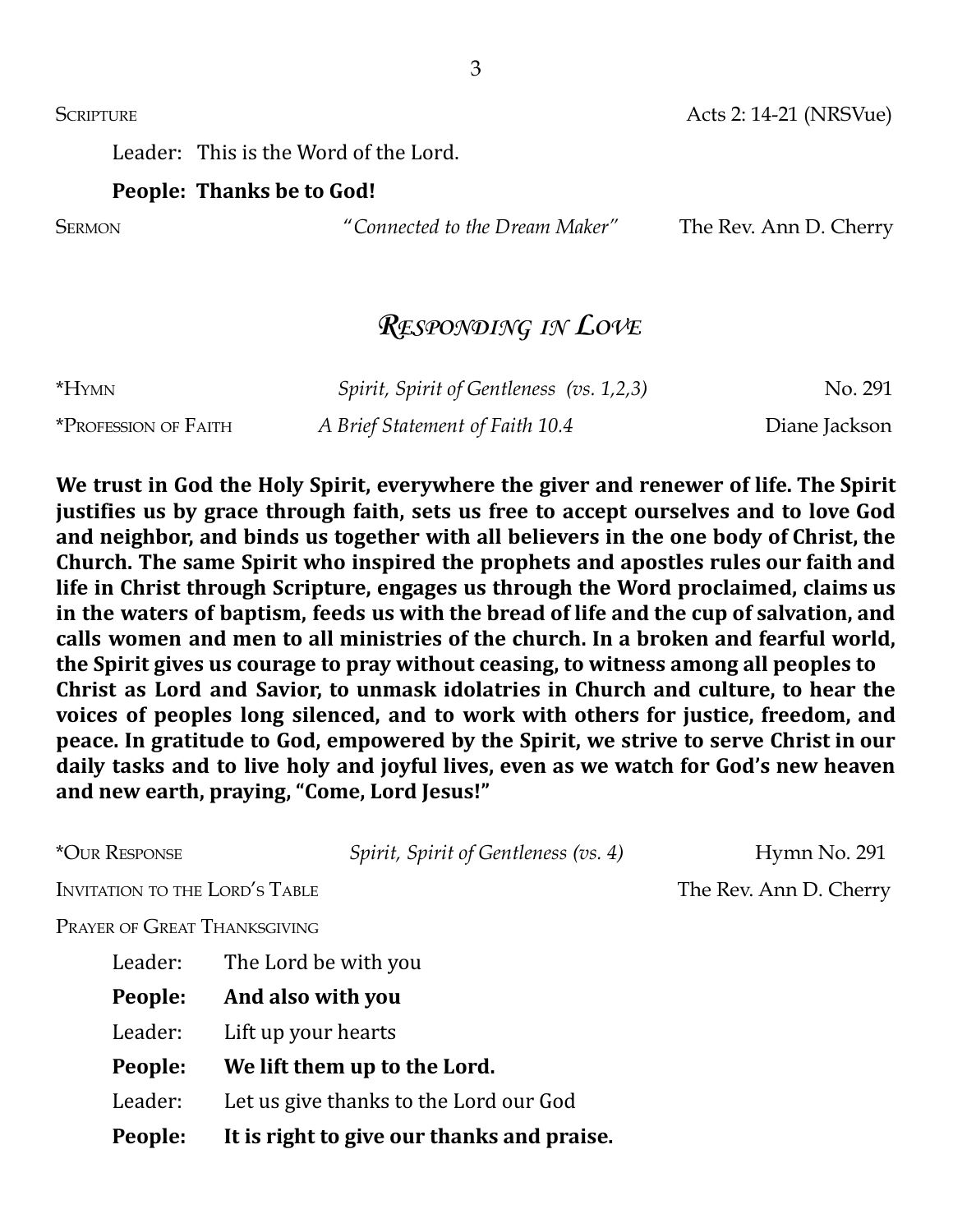| Leader: | Beloved One, you commanded light to shine out of darkness<br>Therefore, we praise you, joining our voices with the heavenly choirs<br>and with all the faithful of every time and place, who forever sing to the<br>glory of your name: |  |
|---------|-----------------------------------------------------------------------------------------------------------------------------------------------------------------------------------------------------------------------------------------|--|
| People: | Holy, holy, holy Lord, God of power and might, Heaven and earth are<br>full of your glory. Hosanna in the highest. Blessed is the One who<br>comes in the name of the Lord. Hosanna in the highest.                                     |  |
| Leader: | We praise you, most holy God All praise to you, Lord Jesus.                                                                                                                                                                             |  |
| People: | Dying you destroyed our death, Rising you restored our life, Lord<br>Jesus, come in glory.                                                                                                                                              |  |
| Leader: | Gracious God, pour out your Holy Spirit upon us  Amen.                                                                                                                                                                                  |  |
|         |                                                                                                                                                                                                                                         |  |

WORDS OF INSTITUTION

CELEBRATION OF COMMUNION

PRAYER AFTER COMMUNION

# **BEARING LOVE INTO THE WORLD**

| *SENDING HYMN                  | We Are One In the Spirit | No. 300                |
|--------------------------------|--------------------------|------------------------|
| <i>*CHARGE AND BENEDICTION</i> |                          | The Rev. Ann D. Cherry |
| <i>*POSTLUDE</i>               |                          | J. David Clatterbuck   |
| <b>*RECESSION AND GREETING</b> |                          | The Rev. Ann D. Cherry |

#### **\*Please feel free to stand and move during our worship service.**

**Lay Reader**: Thank you Diane Jackson for serving as our liturgist today.

**Sanctuary Flowers:** The flowers are given this day to the glory of God by Duane Berger in honor of Janice in celebration of their anniversary.

**Passing of the Peace**: You are invited to stand and greet each other with waves, air hugs and elbow bumps in the name of our Beloved One to show forth your Laurel Love : )

**Recession and Greeting:** Ann will recess after the charge and benediction to greet us by the front door in the narthex area. She would like to have an opportunity to touch base with every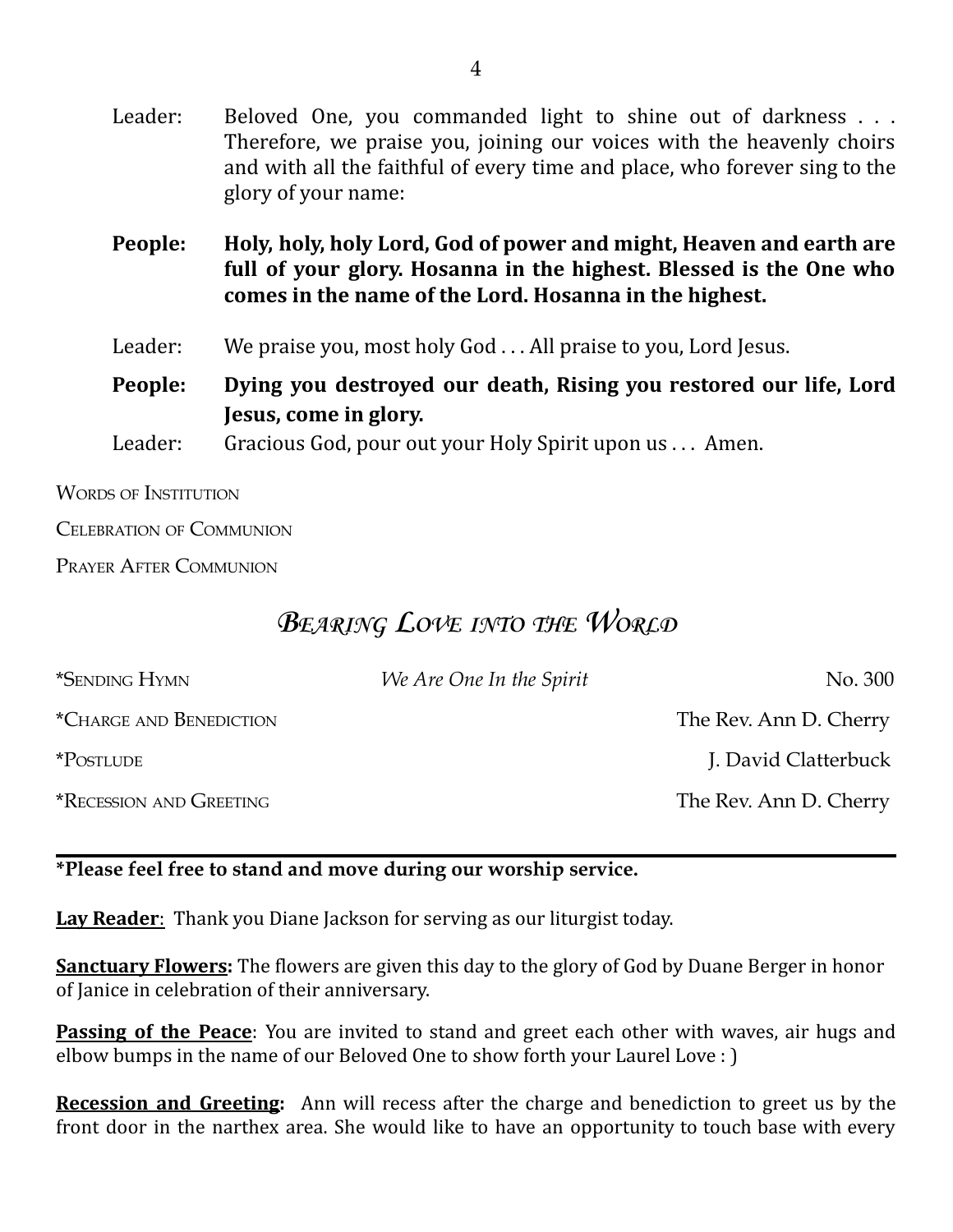one of us before we leave for the day. This is one pre-pandemic ritual that she would like to reinstate, with an ounce of physical distancing as an extra precaution : )

**Friendship Pads:** Old and new friends, please take a moment to fill out our Friendship Pads. Please provide us with a (cell) phone or email contact. Friendship Pads can be found at the end of the pews : )

**Today is Pentecost Sunday:** We are celebrating the gift of the Holy Spirit this day, and the birthday of the church, to empower us to be the church to make God's love known. Red cupcakes will be served outside.

**Pentecost Offering Received Today:** A gift to the Pentecost Offering helps the church encourage, develop, and support its young people, and also address the needs of at-risk children. 40% of the Pentecost offering can be retained by individual congregations wanting to make an impact in the lives of young people within their own community. The remaining 60% is used to support children-at-risk, youth, and young adults through ministries of the Presbyterian Mission Agency.

**Pentecost Spirit:** A special thank you to our Worship and Education Team for the festive presentation of the Holy Spirit this day! You quickened our hearts and enlivened our spirits! If you're wearing RED, you have spirit!

**Good Samaritan Offering Received Today:** This is our small way to show some love to those in a pinch.

**First Sundays:** Our three teams will meet right after worship today. The Worship and Education Team will meet in the choir loft, the Member Care and Missions Team will meet in the Parlor, and the Stewardship and Property Team will meet in the Fellowship Hall. All are welcomed.

**Our Thursday Small Group:** Please join the conversation on Thursday, at 1 pm, as we continue to unpack Parker Palmer's book, *Let Your Life Speak,* and reflect each other's preciousness.

**Join our Sunday School:** We are gathering at 9 am in the parking lot on nice days and in the fellowship hall on rainy or hot days. All are welcomed. We are doing a series of "one-off" education programs so that we can dip in and out of class without worry.

**Lingering Next Sunday**: Member Care and Missions is hosting a Lingering to welcome Hannah Miller to our church. Please stay behind to introduce yourself and show some Laurel Love.

**Hannah Miller Joins Us Next Week:** Hannah Miller, our summer seminary intern, begins her internship with us next week. She has just completed her first year at Union Presbyterian Seminary and will be with us from June 12 through August 17. You will see her in the pulpit next Sunday, making pastoral calls, and getting to know us as she learns the ropes, and the practice of speaking love through this church. Our team to support Hannah is Duane Berger, Mary Jane Bowlin, Diane Jackson, Brenda MacRae and Judy Smith.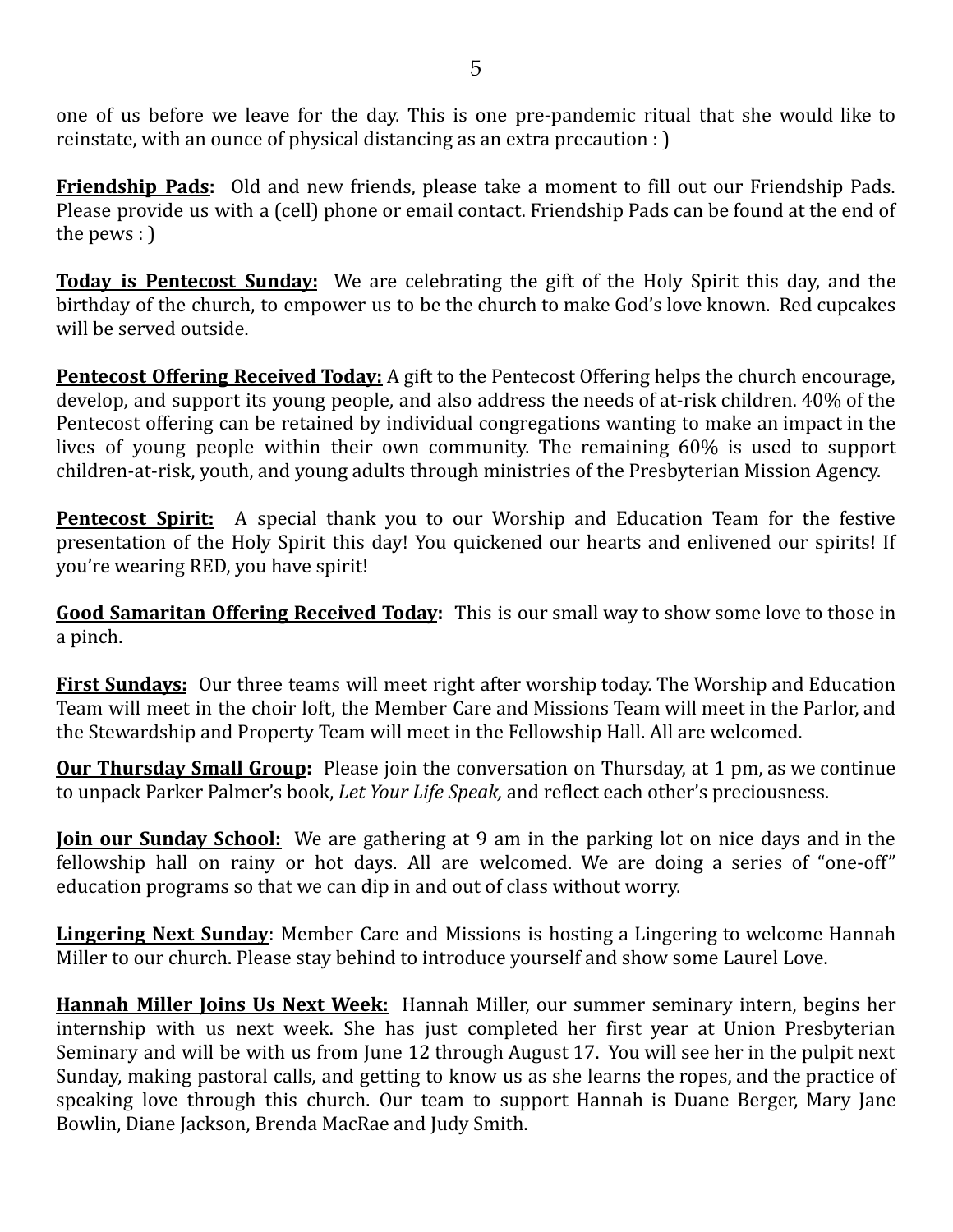**Circle Next Week:** Our Women's Circle will meet next week on Tuesday, June 14 th , at 10 am in the Fellowship Hall. We will be discussing the two chapters on Mary, Lessons 7 and 8. Please join us. Gladys Chamberlayne is our moderator, and Carol Short is our bible leader.

**Choir Rehearsals:** The choir will still be singing through July and will take a sabbath for the month of August. Thursday June  $16<sup>th</sup>$  will be our last practice until the fall. Please let David Clatterbuck, Director of Music, know if you are interested in joining us. We practice on Thursdays at 5:30 pm.

**Community Groups at Laurel**: Chris Rhoden is forming several groups beginning this summer. You are welcome to participate as you feel led. You can sign up on the bulletin board, or text Chris at (804) 220-1583. If you would like to participate but cost is a factor, there are options: (1) **use your medical insurance plan** (some plans are accepted) (2) pay what you can (3) pay it forward with community service (4) reach out to Ann Cherry for financial assistance.

- 1. "Use Your Inside Voice Writing for Creativity and Exploration" will meet weekly starting June 23<sup>rd</sup> at 3 pm in our Parlor. The cost for this group is \$75 for 4 meetings.
- 2. "Wednesdays at Laurel" will meet every other Wednesday at 1 pm and is designed to meet the needs both of those with memory struggles and their caregivers. One group will meet with Chris and the other with Ann. The cost is \$30 a meeting. Contact Chris or Ann if interested.
- 3. "Tattoos On Your Heart: A book group for men." We will read *Tattoos On your Heart,* written by Fr. Greg Boyle. This group is facilitated by Chris. **Sign-up sheet on bulletin board** or you can text Chris at number above. Group time to be determined after we know who is participating.
- 4. "Co-Habitating with Grief." A six-week group to explore how we live on and live through the loss of beloved one. This group will be facilitated by Chris and Ann. **Sign up on the bulletin board** or text Chris or Ann. Group time to be determined after we know who is participating. Cost is \$30 a session.

#### **Masks are Still Optional BUT Risk is High:**

**COVID Update June 1:** Masks continue to be optional in worship and at all church gatherings; however, Henrico County is currently in the High Risk category, and the CDC is recommending masking at indoor public spaces.

*Please stay up to date with your COVID-19 vaccines, get tested if you have symptoms, and if you are at high risk for severe illness, take the necessary precautions advised by your healthcare professional.*

Lots of gratitude to the COVID Task Force of Brenda MacRae, Mary Scearce and Ann Whitby who are remaining vigilant to monitor COVID developments.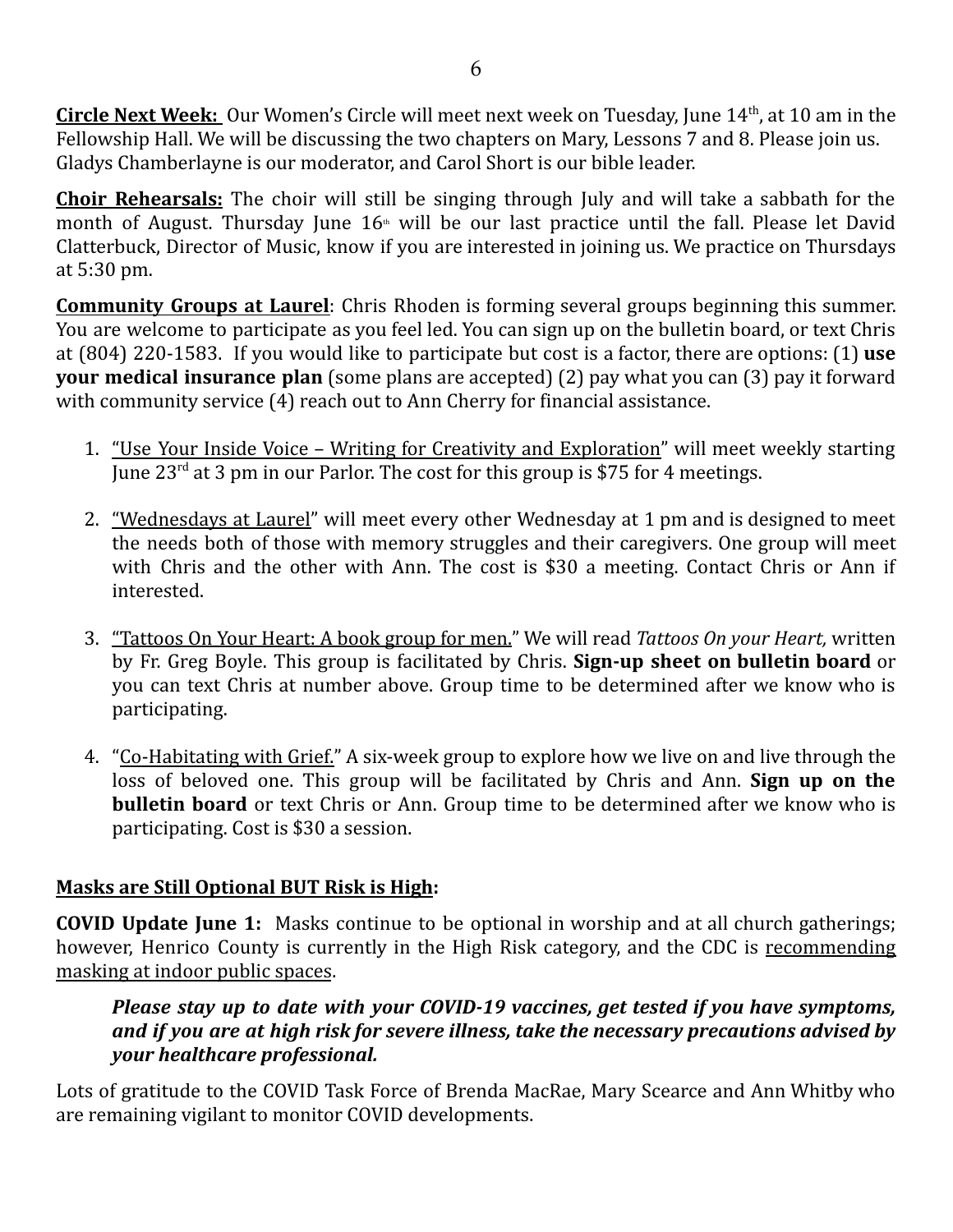**NRSVue:** After 30 years, the NRSV has been updated to reflect the writings of the Dead Sea Scrolls, which are roughly 2000 years old. Thirty scholars were commissioned by Friendship Press, the National Council of Churches, and the Society for Biblical Literature to create as literal and unencumbered an English translation as possible. We will be using this latest translation as it makes sense in worship. The added "ue" means updated edition.

**SCAM alert:** It has come to our attention that some members of our congregation have been targeted by scam emails or texts requesting your assistance to purchase gift cards for the staff. The email address and text contained "Rev Ann" as if it were coming from our minister, but it was not. Ann's email/text does not contain "Rev Ann." If you get a message like this, please be aware that this is a SCAM. Do not reply, follow any links provided in the email or text, or send money or gift cards.

On occasion, we may ask your support in the form of gift cards for special events or to show our Laurel love to individuals or organizations. We will reach out by phone to contact you in addition to an email that might give you a heads-up about a drive to raise gift money.

We hope to soon have an online donation feature added to our website, thanks to the hard work of Pete MacRae and the approval of our Session, which will be a better way to make these kinds of contributions.

Ann's email is <u>[laurelpres.cherry@gmail.com](mailto:laurelpres.cherry@gmail.com)</u> and her phone number is (804) 508-3850.

**Ukraine Love:** Many of you have wondered how we might support peace efforts in Europe, displaced and disrupted families, and medical aid for those impacted. The first thing we can do is to keep praying. The second thing we can do is to help fund relief efforts. You can do this through:

- The Presbyterian Church (Missions): [pma.pcusa.org/donate/make-a-gift/gift-info/DR000156/](https://pma.pcusa.org/donate/make-a-gift/gift-info/DR000156/)
- The Red Cross: [redcross.org/donate/donation.html/](https://www.redcross.org/donate/donation.html/)
- St. Jude's Research Hospital (coordinating care and evacuation of children undergoing treatment): [stjude.org/donate/donate-to-st-jude.html](https://www.stjude.org/donate/donate-to-st-jude.html?sc_icid=home-btn-donate-now)

**Kettle o'Fish Counseling:** Each of us is created by God with purpose and infused with meaning no matter our season of life. If you are interested in exploring yours, please reach out to Chris Rhoden at (804) 220-1583. If you would like to participate but cost is a factor, see the options below. "Be known. Be loved."

**Important Update on Chris Roden's services:** Chris is transitioning from a student to a professional practitioner. He is not a paid staff member of Laurel as much as we love him and have created space to support his ministry. He will be able to accept many insurance plans, or you can opt to pay what you can, pay it forward with community service, or reach out to Rev. Cherry for financial support. Please don't be shy about asking Chris about his fee structure or what insurance plans he accepts. Our well-being is an important part of our stewardship of self and telegraphs that we are invested in cultivating our own unique belovedness (as given to us by God).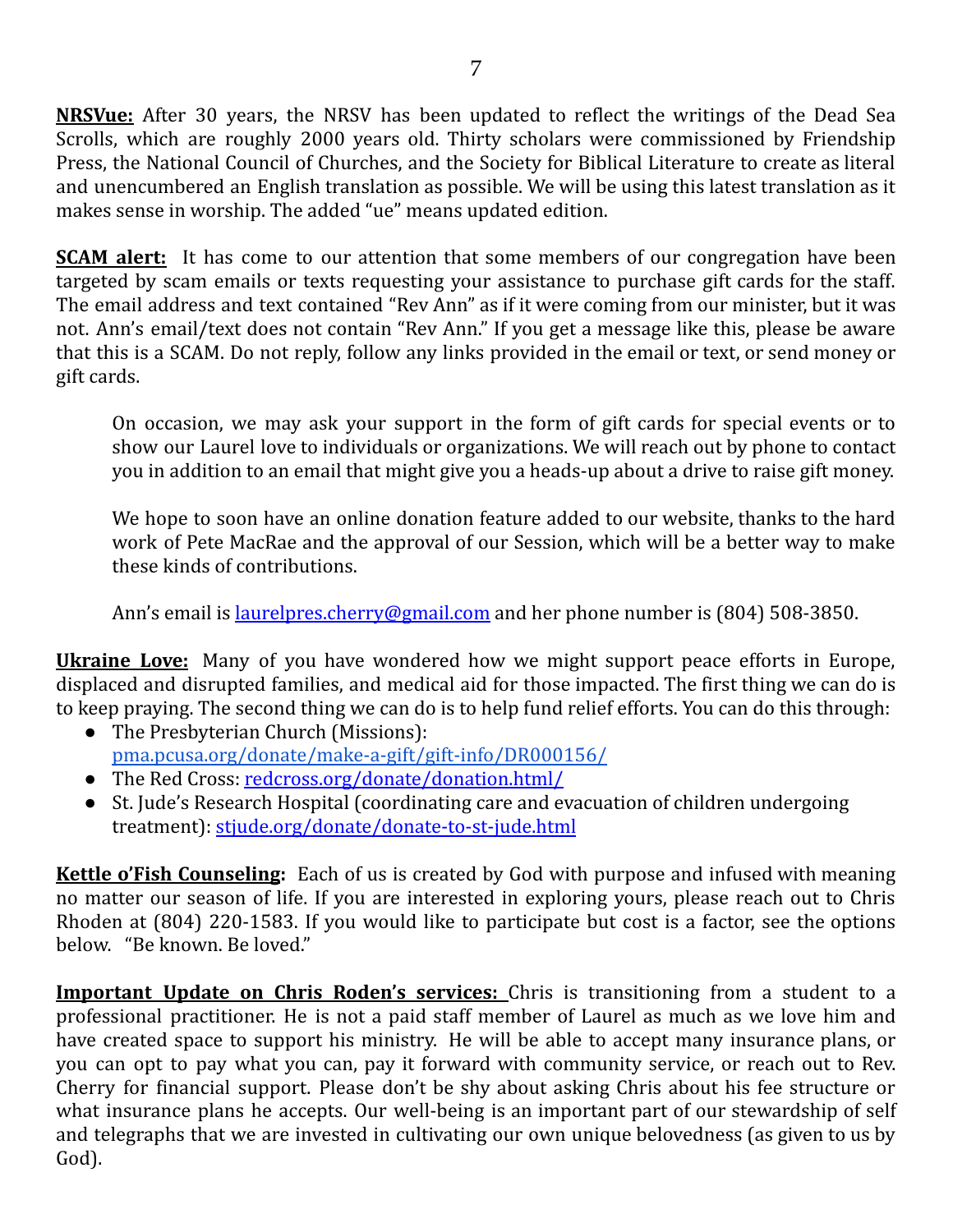**The Lamb Basket:** The Circle has asked that we think outside of the pantry box and bring in canned or boxed items that we find on sale to refill our Lamb basket. The donation box is located in the Narthex.

**Weekly Tithes and Our Offerings**: We have placed a small church house on the table in the Narthex and invite you to leave your gifts to support God's work as you depart. You can also mail in your pledges and weekly offerings using our post office address: P.O. Box 1280, Glen Allen, VA 23060-1280

Next Stated Session Meeting: We will meet on the fourth Sunday this month, June 26<sup>th</sup>, for our regularly scheduled Session Meeting.

**Documentarian Sought:** If you are a detail person, love to organize, like to track data, please let Rev. Cherry know. We are seeking a Documentarian for our Clerk of Session to maintain our church records.

**Worship Production Team (WPT)**: A special thank you to Michael Whitby, Rudy van't Riet, Ann Whitby, and Steve Scearce for recording and producing our worship services.

**LIVE from Laurel Pres!** You can virtually connect at our regular service time or any time thereafter. Go to laurelpres.com, choose the "worship" tab, and follow the link to our YouTube page.

**We want you Comfortable:** You are invited to stand, stretch, and move during our worship service or even to remain seated. Your comfort is key, so make yourself at home. We have 2 dedicated armchairs in front of the sound booth for those who might prefer seats with arms.

**Bulletin Announcements Best Guide:** Please use this as your church event planner for our life together. Sometimes the schedule needs to shift from what is posted in our newsletter.

**June Shepherd of the Month:** Our Shepherd of the Month for June is Mary Jane Bowlin. You can reach Mary Jane at (804) 672-6009. Our shepherds provide member care and TLC.

**Call to Prayer:** Let us be in prayer for all those fleeing from Ukraine, for all those providing support and supplies to refugees, and for all those working for peace. Let us be in prayer for all those fighting addiction, battling cancer, carrying heavy burdens, grieving, or those who are suffering, forgotten or marginalized in any way. Let us continue to pray that we will claim the Love that claims us in our Risen One, by making love known through seeing our own and each other's belovedness.